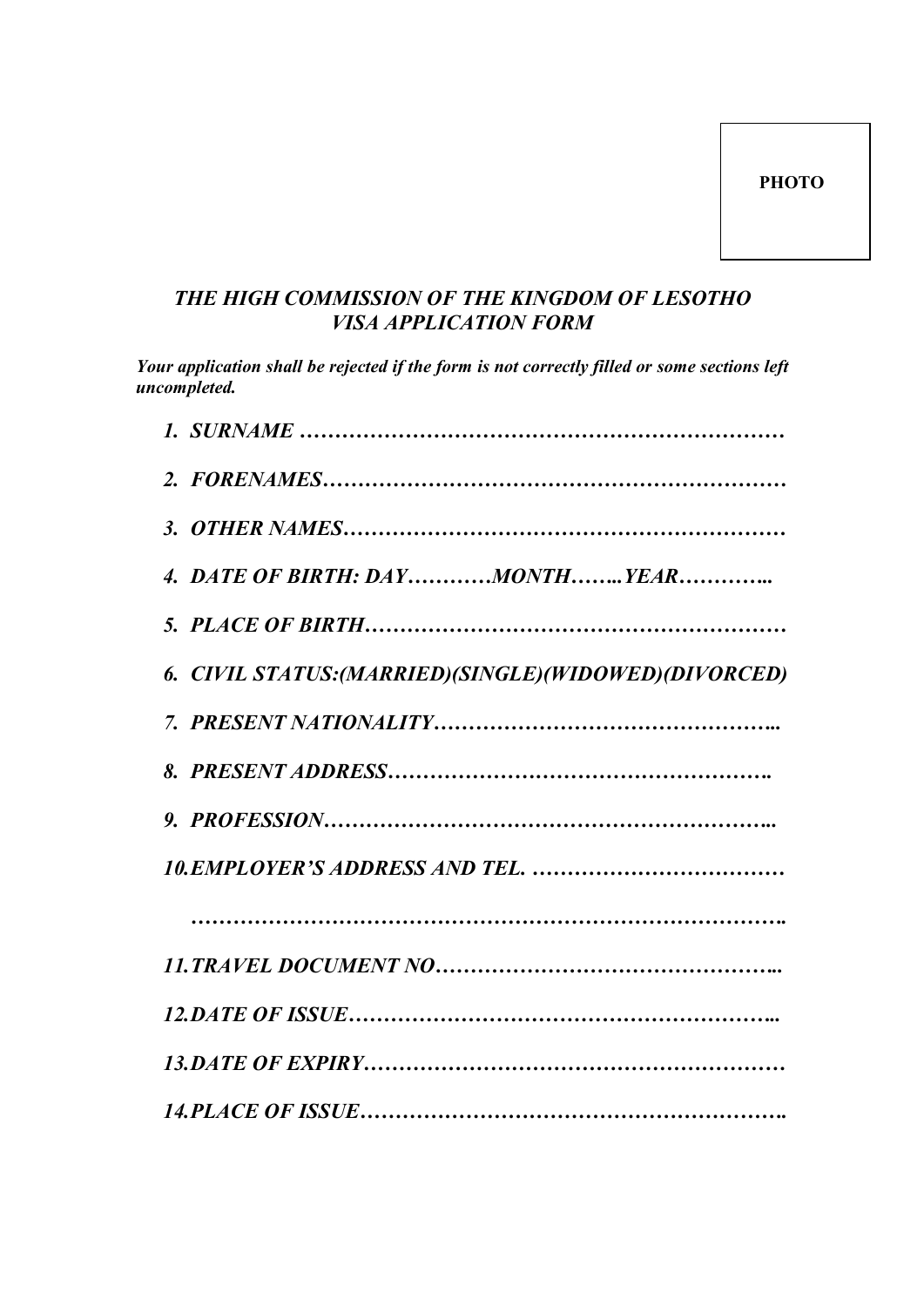*15.COUTRY …………………………………………………………….* 

16. WHAT IS THE INTENDED DURATION OF YOUR STAY IN *LESOTHO?* 

*……………………………………………………………………..* 

*17.MEAS OF TRASPORT: CAR O/TICKET O/FLIGHT O.* 

*………………………………………………………………………*

*18.REASOS FOR YOUR JOUREY:* 

- *1. TOURISM*
- *2. FAMILY VISIT*
- **3. PROFESSIONAL OR BUSINESS REASONS**
- *4. OTHER*

19.IF YOU ARE JOINING SPOUSE, PARENTS(S), RELATIVES(S) *OR VISITING FRIENDS GIVE PARTICULARS OF THEIR* **EMPLOYMENT IN THE KINGDOM OF LESOTHO INCLUDING THEIR FULL ADDRESS AND TELEPHONE NO.** 

*………………………………………………………………………… ………………………………………………………………………… …………………………………………………………………………*

**20. PHYSICAL ADDRESS IN THE KINGDOM OF LESOTHO**  *(MAILIG ADDRESS OT ACCEPTABLE)* 

 *………………………………………………………………………… …………………………………………………………………………. ………………………………………………………………………….* 

**21. HAVE YOU EVER BEEN TO LESOTHO? IF SO WHEN?** *DATE, MOTH AD YOUR LAST VISIT* 

*………………………………………………………………………….* 

*22.WHERE DID YOU STAY?……………………………………………*